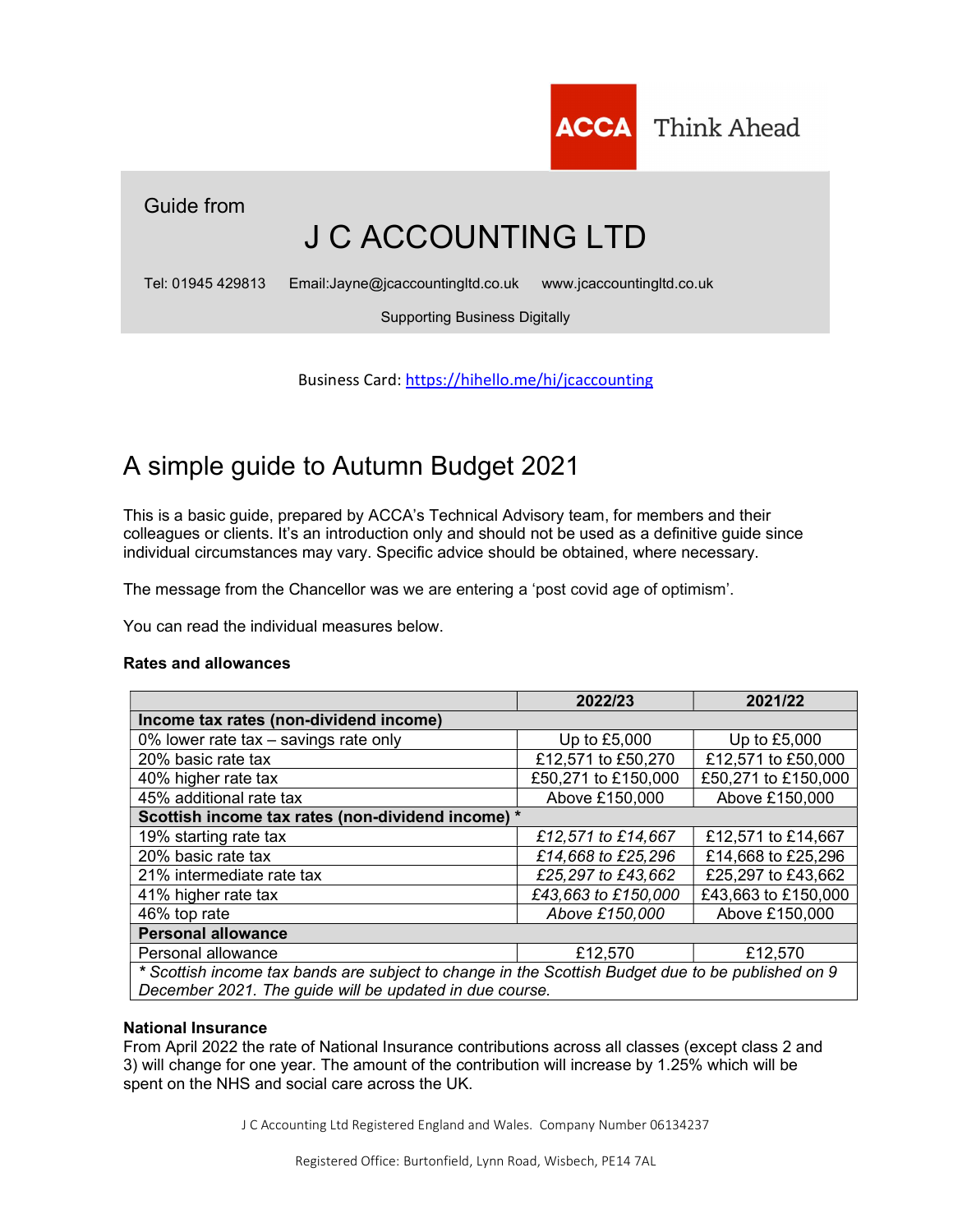This increase in National Insurance contributions will apply to:

- Class 1 (paid by employees)
- Class 4 (paid by self-employed)
- secondary Class 1, 1A and 1B (paid by employers).

Employers will only pay on earnings above the secondary threshold.

| <b>NI Category</b>                                                                    | 2022-23 | 2021-22 |
|---------------------------------------------------------------------------------------|---------|---------|
| Employee's primary class 1 rate between primary threshold and upper<br>earnings limit | 13.25%  | 12%     |
| Employee's primary class 1 rate above upper earnings limit                            | 3.25%   | 2%      |
| Employer's secondary class 1 rate above secondary threshold                           | 15.05%  | 13.80%  |
| Class 4 rate between lower profits limit and upper profits limit                      | 10.25%  | 9.00%   |
| Class 4 rate above upper profits limit                                                | 3.25%   | 2.00%   |

# **Pensions**

With effect from 6 April 2028 the earliest age at which most pension savers can access their pensions without incurring an unauthorised payments tax charge will increase from 55 to 57.

# Capital gains tax annual exempt amount (after personal allowance)

These are frozen at £12,300 for individuals and £6,150 for trusts.

# Capital Gains Tax (CGT): property payment window

From 27 October 2021 the deadline for residents and non-residents to report and pay CGT after selling UK residential property increases from 30 days after the completion date to 60 days. This will be a welcome measure for taxpayers, giving them sufficient time to report and pay CGT.

# Dividend allowance

The tax-free dividend allowance is unchanged at £2,000. The dividend tax rates are increased by 1.25% for each category of taxpayers for 2022 -23.

| Dividend tax rates                                              | 2022-23 | 2021-22 |
|-----------------------------------------------------------------|---------|---------|
| Dividend ordinary rate (for dividends within basic rate band)   | 8.75%   | 7.50%   |
| Dividend upper rate (for dividends within higher rate band)     | 33.75%  | 32.50%  |
| Dividend additional rate (for dividends above higher rate band) | 39.35%  | 38.10%  |

Directors loan accounts s.455 rate will also increase from April 2022, from 32.5% to 33.75%.

# Corporation tax

The corporation tax rate will remain at 19% but from April 2023 the applicable corporation tax rates will be 19% and 25%. Businesses with profits of £50,000 or below will still only have to pay 19% under the small profits rate.

# Enhanced capital allowances: super deduction

This introduces increased reliefs for expenditure on plant and machinery. For qualifying expenditures incurred from 1 April 2021 up to and including 31 March 2023, companies can claim in the period of investment:

J C Accounting Ltd Registered England and Wales. Company Number 06134237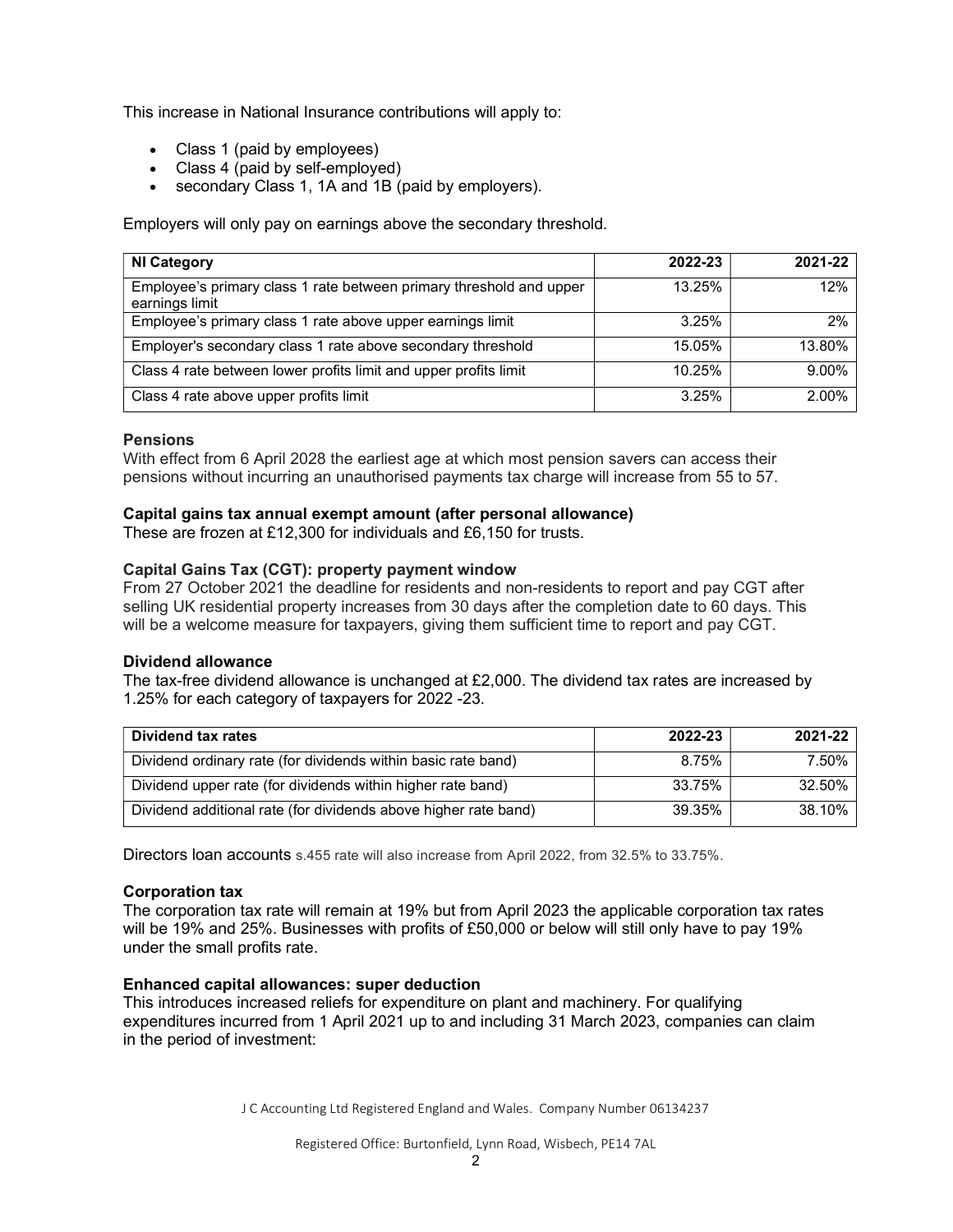- a super-deduction providing allowances of 130% on most new plant and machinery investments that ordinarily qualify for 18% main-rate writing-down allowances
- a first-year allowance of 50% on most new plant and machinery investments that ordinarily qualify for 6% special rate writing down allowances

# Annual Investment Allowance (AIA)

Annual Investment Allowance of £1m was due to end by December 2021. This will now be extended until 31 March 2023. Businesses will therefore have longer to consider bringing forward capital investments of between £200,000 and £1m, accessing upfront support by claiming tax relief on such costs in the year of investment.

# Rates

Business rates in England will move to a more frequent revaluation cycle of every three years from 2023. A new temporary relief of 50% (up to £110,000) will be introduced for retail, hospitality and leisure properties in 2022/23. The rate multiplier will also be frozen for 2022/23.

Multipliers, revaluations and reliefs for the devolved nations remain subject to policy decisions by devolved governments.

From 2023 a new rates investment relief will be available to ensure qualifying property improvements do not result in a higher rates liability for a year following improvements, to support investments in green technologies, improvements to productivity and expansion of premises.

# Recovery Loan Scheme

The Recovery Loan Scheme is extended six months until 30 June 2022 for small and medium sized enterprises and from 1 January capped at a finance level of £2m per business with the government guarantee reducing to 70%.

# Apprenticeship funding

In England, the government will continue to meet 95% of the apprenticeship training cost for employers who do not pay the Apprenticeship Levy. The £3,000 apprenticeship hiring incentive payment (per new hire) has been extended four months to 31 January 2022.

In Wales, apprenticeships are funded by the Welsh government, and apprenticeship incentive payments ranging from £1,500 – £4000 are available until 28 February 2022.

In Scotland, the type of funding you can access will depend on the type of apprenticeship. Additionally, the Adopt an Apprentice scheme provides employers with £5,000 for employing a redundant apprentice.

# Making Tax Digital (MTD)

MTD for ITSA will be introduced from 6 April 2024. This impacts sole traders and landlords, with income over £10,000. General partnerships will not be required to join MTD for ITSA until 6 April 2025.

# VAT

| <b>VAT</b>               | 2022/23 | 2021/22 |
|--------------------------|---------|---------|
| Standard rate            | 20%     | 20%     |
| Registration threshold   | £85,000 | £85,000 |
| Deregistration threshold | £83,000 | £83,000 |

J C Accounting Ltd Registered England and Wales. Company Number 06134237

Registered Office: Burtonfield, Lynn Road, Wisbech, PE14 7AL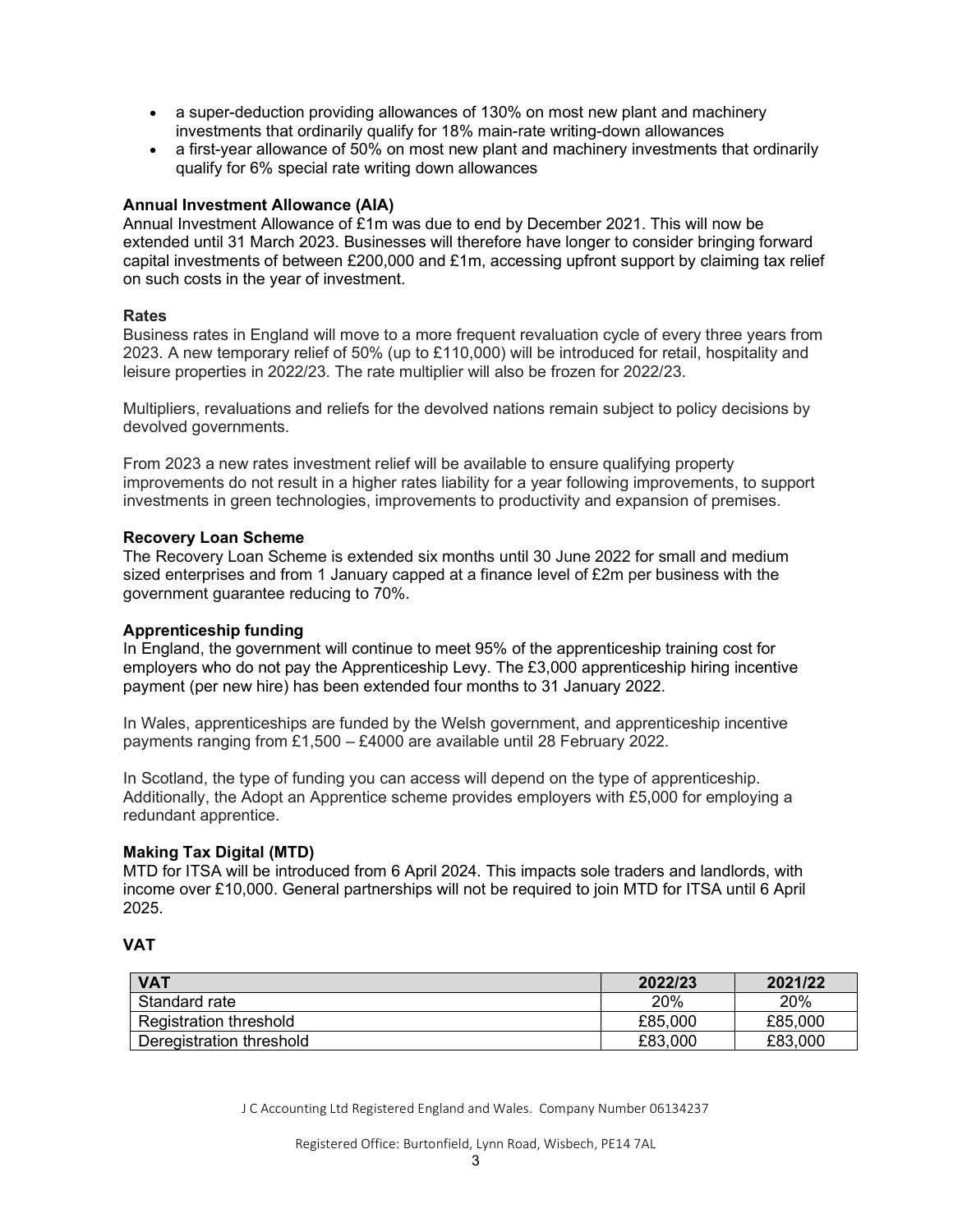The VAT registration and deregistration thresholds will not change for a further period of two years from 1 April 2022.

The reduced rate of VAT of 12.5% ends on 31 March 2022 for the hospitality sector returning to the standard rate of VAT of 20% from 1 April 2022.

J C Accounting Ltd Registered England and Wales. Company Number 06134237

Registered Office: Burtonfield, Lynn Road, Wisbech, PE14 7AL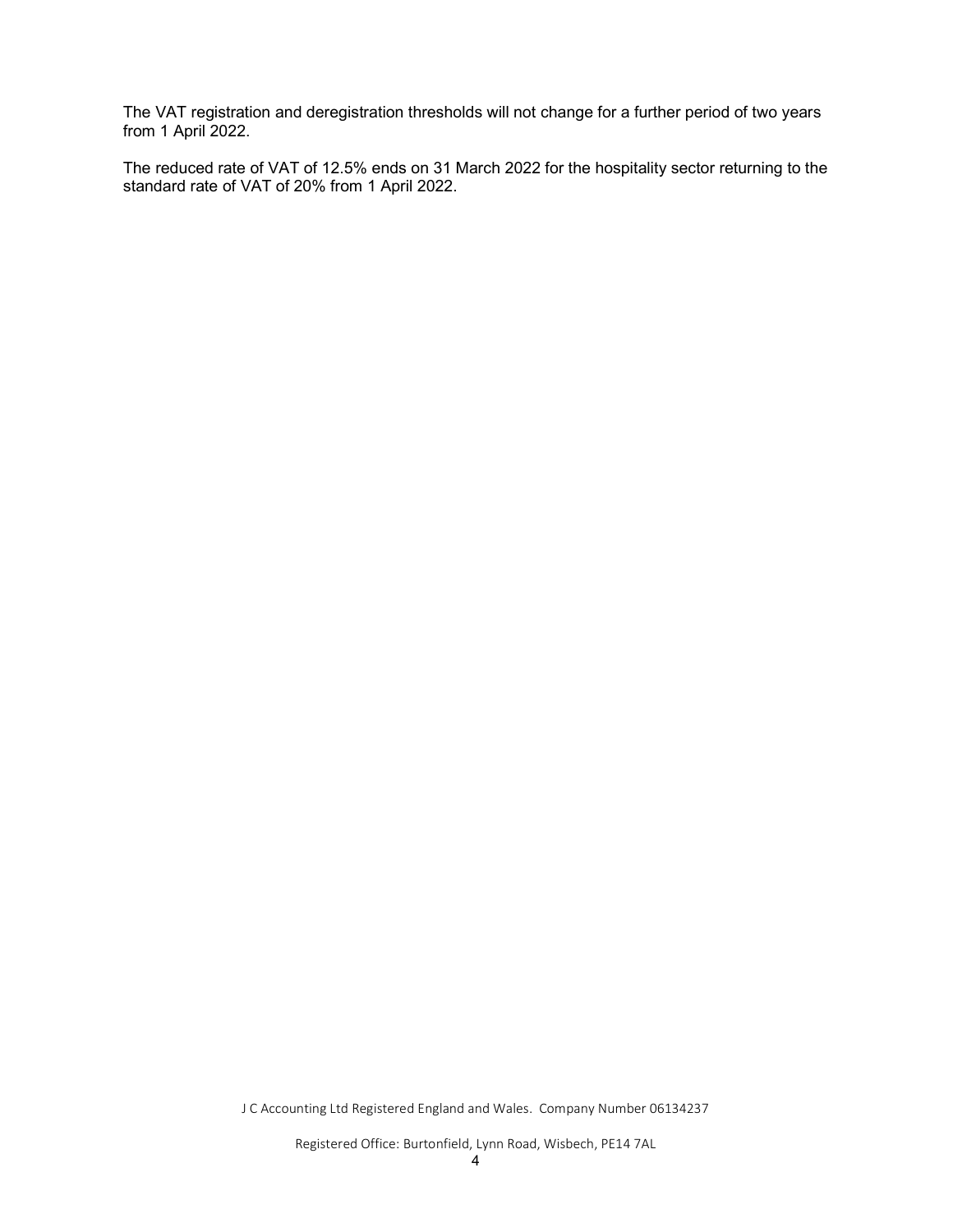# Self-Employment Income Support Scheme (SEISS) and other support

The amounts received through the support schemes are taxable income and is required as a separate entry on tax returns.

#### Losses

Trading losses will have more flexibility to carry them back over three years. This applies only for losses incurred by companies for accounting periods ending between 1 April 2020 and 31 March 2022, and for individual for trade losses of tax years 2020/21 and 2021/22.

Cross-Border Group Relief (CBGR) and other related loss reliefs have been removed from 27 October 2021.

#### Entrepreneurs' relief

The lifetime limit on gains eligible for entrepreneurs' relief is £1m for qualifying disposals.

#### Employment allowance reform

The allowance is £4,000 but continues to be limited to employers with an employer NIC bill below £100,000 in the previous tax year.

# R&D

SMEs applying for R&D tax credits will be eligible to a maximum of £20,000 in repayments per year plus three times the company's total PAYE and NIC liability.

#### Inheritance tax (IHT)

The nil-rate band remains at £325,000 frozen until 2026. The residence nil-rate band for deaths in the following tax years are:

- £100,000 in 2017/18
- £125,000 in 2018/19
- £150,000 in 2019/20
- £175,000 in 2020/21
- £175,000 in 2021/22 and subsequent tax years to 2026.

# **Powers**

HMRC will have new powers relating to offshore tax avoidance schemes, allowing them to target the UK based entities which act as go-betweens. The rules would allow HMRC to impose additional penalties on UK facilitators, apply to the courts for freezing orders to prevent funds being dissipated and for winding up orders against companies or partnerships 'operating against the public interest'. The rules also create a power to name promoters and share the details of their schemes. Although the powers would not come into force until Royal Assent, they can be used in respect of evidence or activities predating Assent.

New powers will also allow HM Treasury to make temporary modifications to support taxpayers in the event of a disaster or emergency of national significance including exempting benefits in kind and specified reimbursements or providing relief for specified expenses.

# Time to pay

Taxpayers can set up a payment plan online via GOV.UK.

# Pensions

The pension lifetime allowance will remain at its current level of £1,073,100 until April 2026.

J C Accounting Ltd Registered England and Wales. Company Number 06134237

Registered Office: Burtonfield, Lynn Road, Wisbech, PE14 7AL